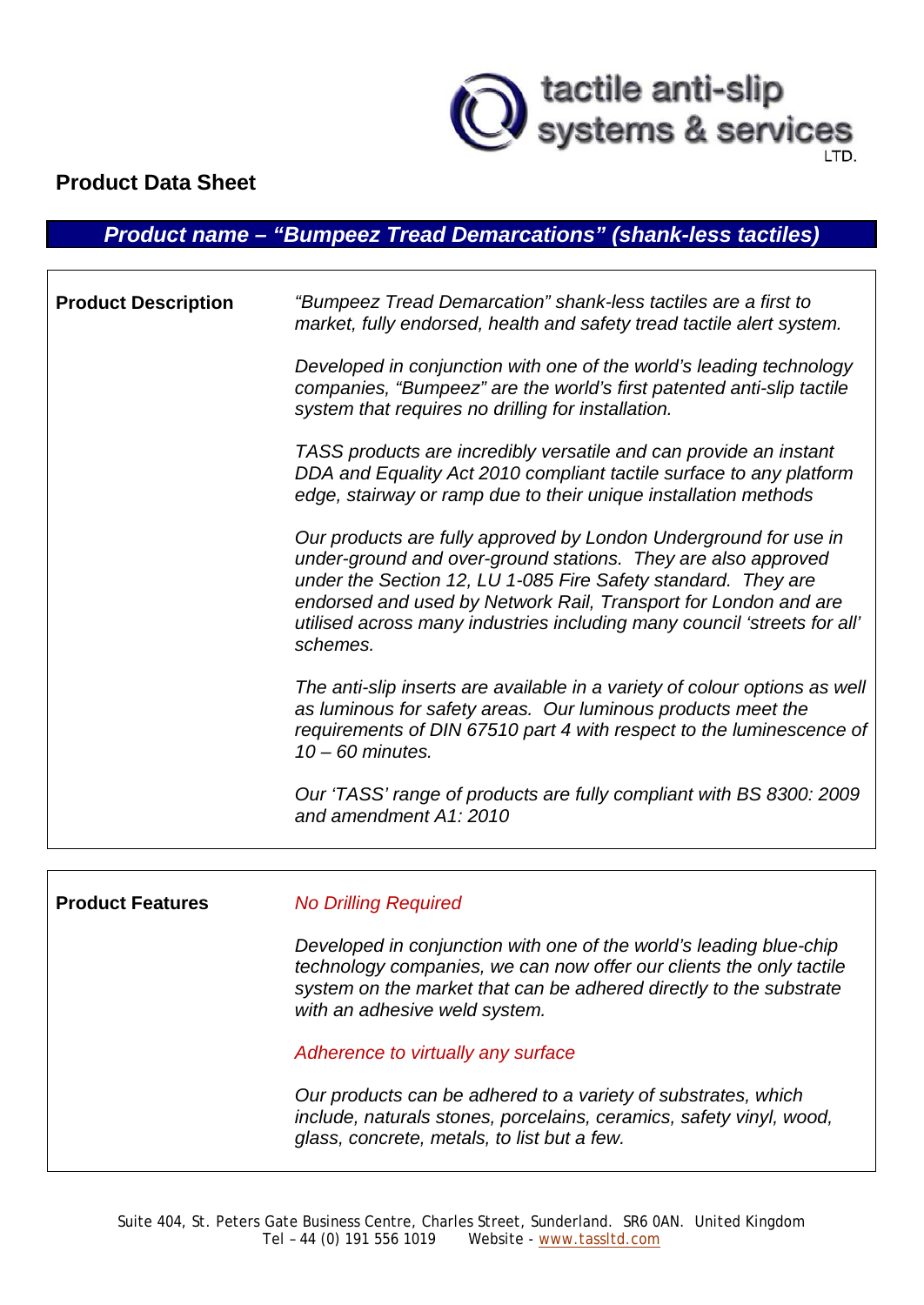tactile anti-slip systems & services

#### **Product Features** *Anti-slip properties*

*All of our anti-slip resins come with a host of data sheets, test results, safety sheets and industry endorsements.*

### *Colour co-ordination*

*Our anti-slip products are available in a wide range of colours including luminous. This enables our products to be applied into areas that require exact colour specifications such as red tactiles for controlled crossing and buff tactiles for drop kerbs etc.*

## *Speed of installation*

*Time is money !. We understand the problems caused through project timescales as well as the expense of platform down times and traffic management. Our systems are designed to be installed quickly, quietly and most of all efficiently, with little or no project disruption.*

# *Environmentally friendly*

*Our "Bumpeez" system uses almost two thirds less raw materials than the traditional drilled system and also requires no power tools for installation. The energy savings in machining time alone is far reaching, vastly reducing the carbon footprint from a manufacturing and installation point of view.*

# *Heath & Safety*

*Our luminous range of tactiles, enable the finished installation area to be used in cases of power cuts and emergency without any external power source.*

### *Heat dissipation*

*A recent report by the RNIB advised that standard stainless steel tactiles were causing distress to a number of guide-dogs due to heat conductivity when in direct sunlight. Our patented systems do not have this heat dissipation problem.*

# *Quality control*

*Working to an ISO standard, all our products are continually monitored for quality.*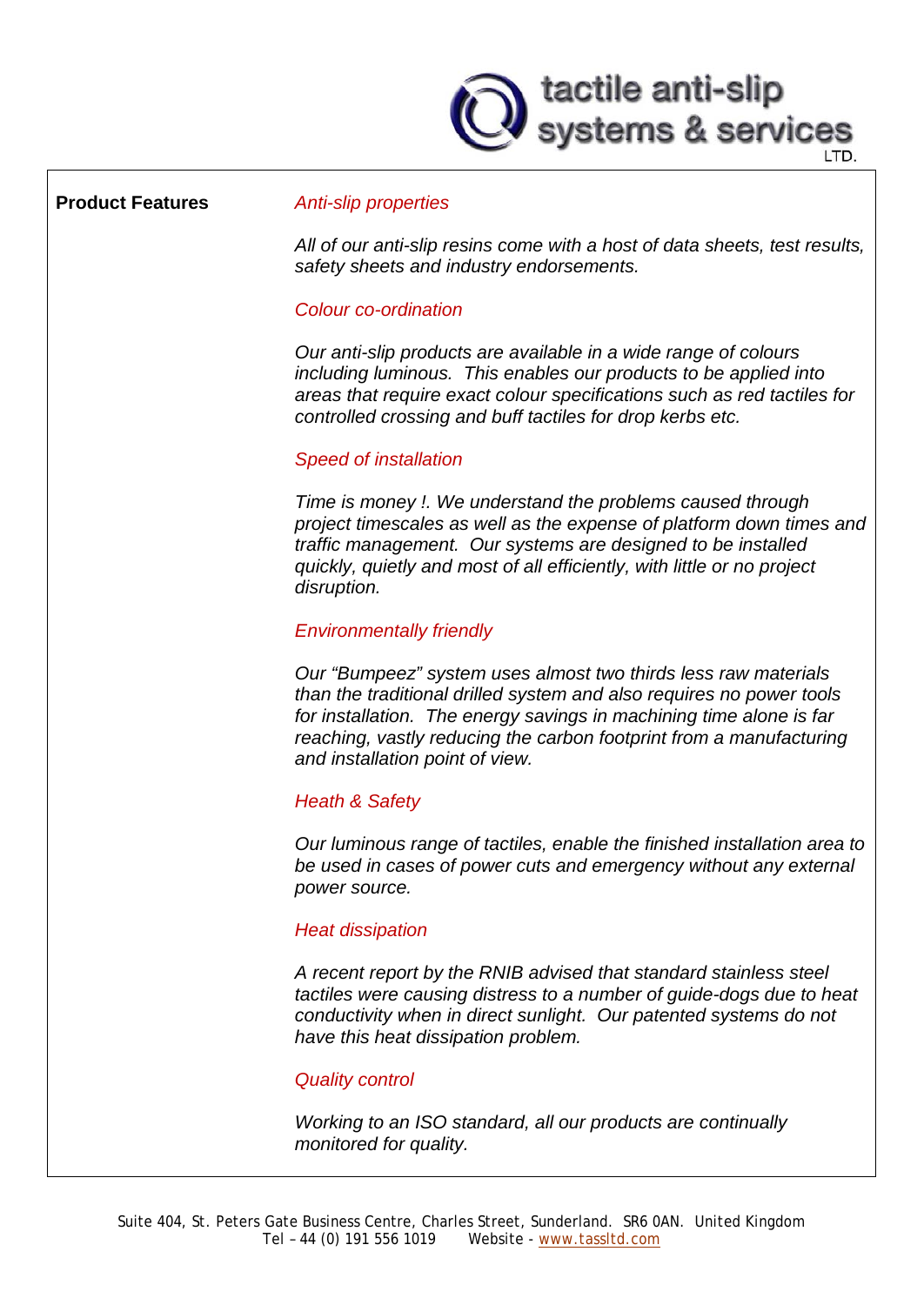



# **"Bumpeez" anti-slip inserts stocked colour range**

| Anthracite | Grey | Red Brown | <b>Beige</b> | Yellow | White | Neon |
|------------|------|-----------|--------------|--------|-------|------|
|            |      |           |              |        |       |      |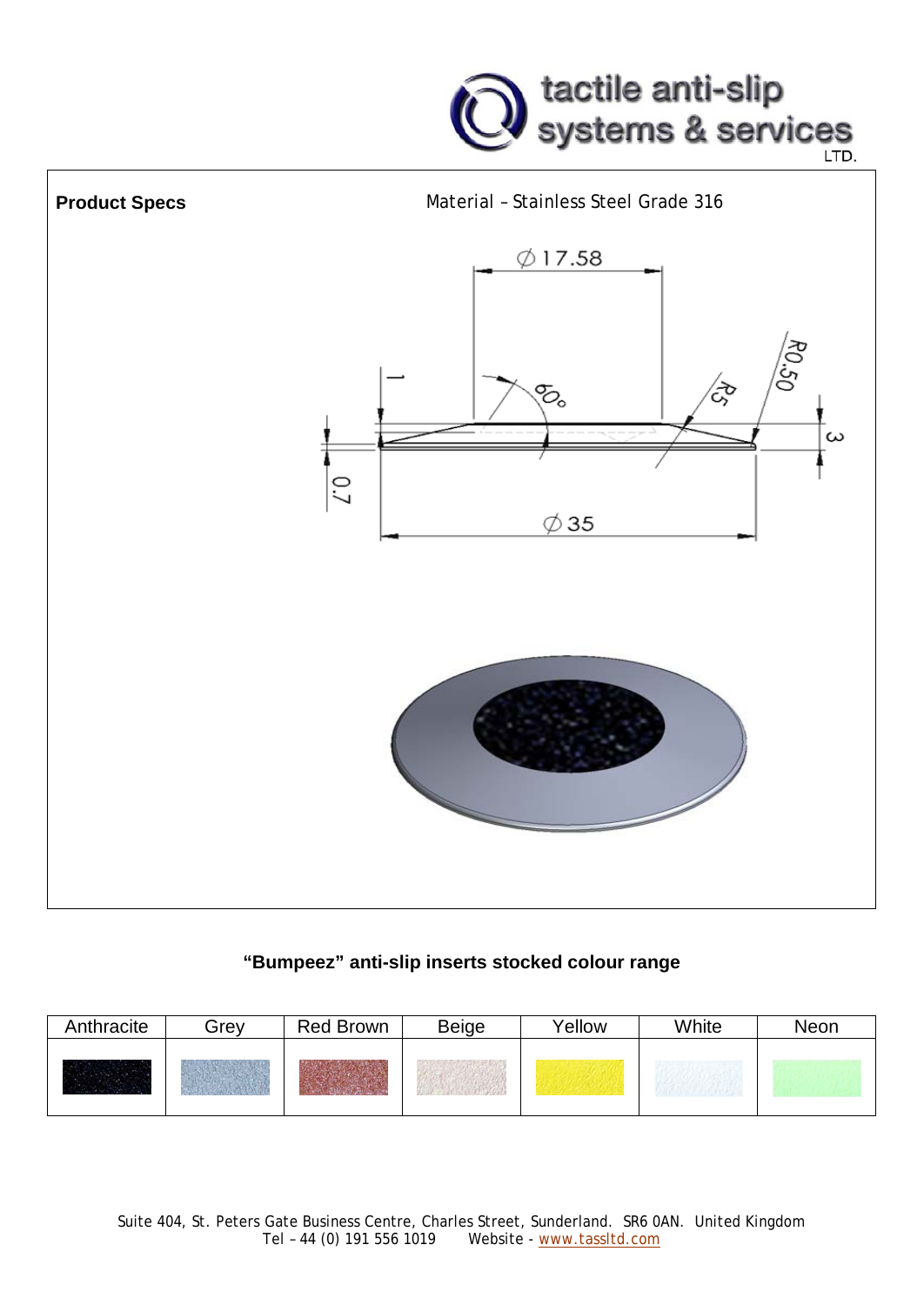

"**Bumpeez Tread demarcations***" in a working environment.*





Suite 404, St. Peters Gate Business Centre, Charles Street, Sunderland. SR6 0AN. United Kingdom Tel – 44 (0) 191 556 1019 Website - [www.tassltd.com](http://www.tassltd.com/)